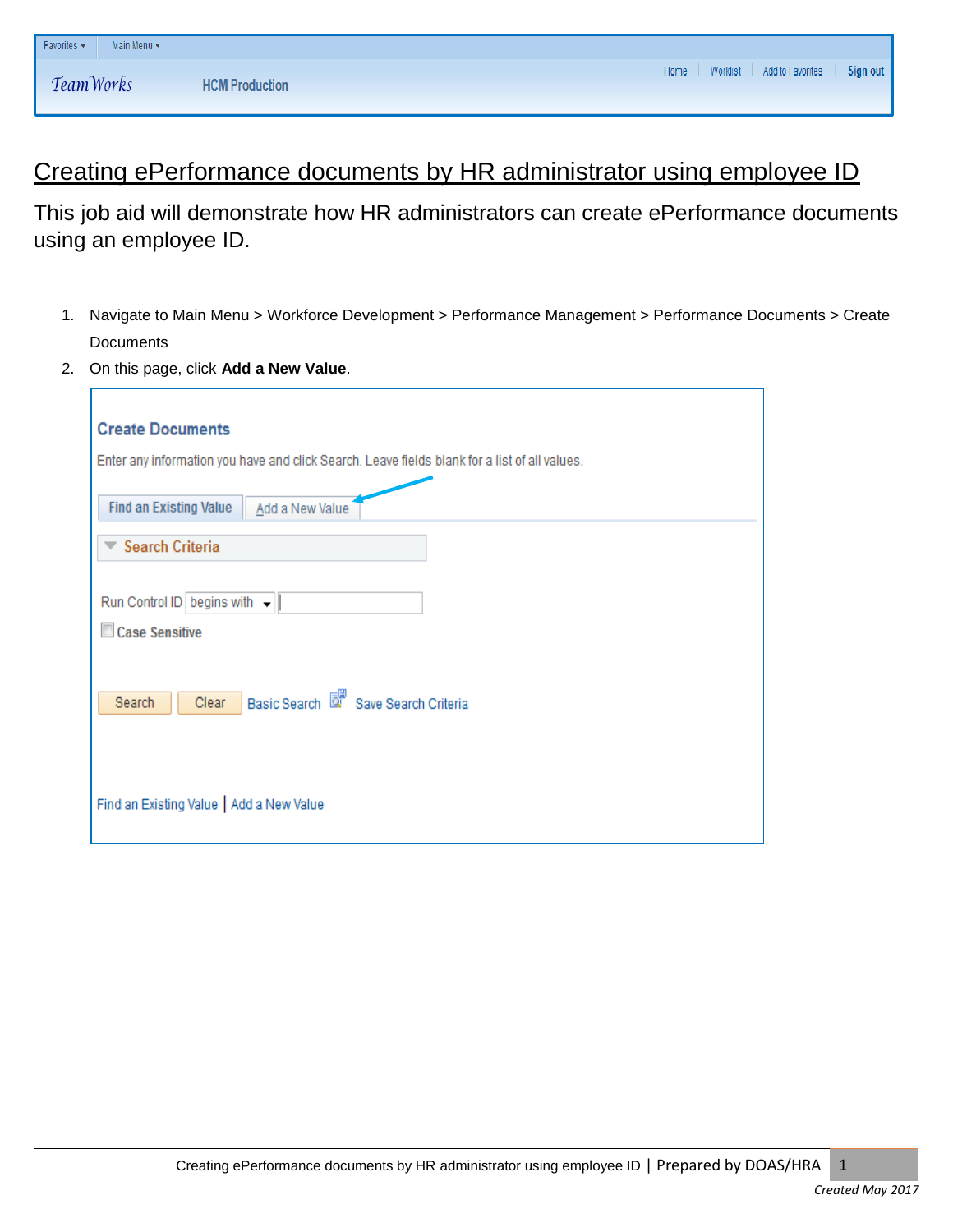| $F$ Favorites $\star$ | Main Menu * |                       |                                               |
|-----------------------|-------------|-----------------------|-----------------------------------------------|
| TeamWorks             |             | <b>HCM Production</b> | Home   Worklist   Add to Favorites   Sign out |

### 3. Type **DOCS1** in the Run Control ID field.

Add

| <b>Create Documents</b>                          |  |
|--------------------------------------------------|--|
| Add a New Value<br><b>Find an Existing Value</b> |  |
| Run Control ID DOCS1                             |  |
| Add                                              |  |
| Find an Existing Value   Add a New Value         |  |

- 4. Click **Add**.
- 5. Select desired **Period Begin Date**. For this example, select **07/01/2017**.
- 6. Select desired **Period End Date**. For this example, select **06/30/2018**.
- 7. Select desired **Document Type**. For this example, select **Annual Performance Review**.
- 8. Select desired **Template ID**. For this example, select **Annual Performance Review.**
- 9. Select **By Reports to Position** for **Manager Selection Method**.

| <b>Create Documents</b>                         |                                                 |
|-------------------------------------------------|-------------------------------------------------|
| <b>Run Control ID DOCS1</b>                     | Run<br><b>Process Monitor</b><br>Report Manager |
| <b>Run Request Parameters</b>                   |                                                 |
| Period Begin Date 07/01/2017<br>Ħ               | Period End Date 06/30/2018<br>BU                |
| Document Type   Annual Performance Review       | Template ID Annual Performance Review<br>▼<br>▼ |
| Manager Selection Method By Reports To Position | ▼                                               |
|                                                 |                                                 |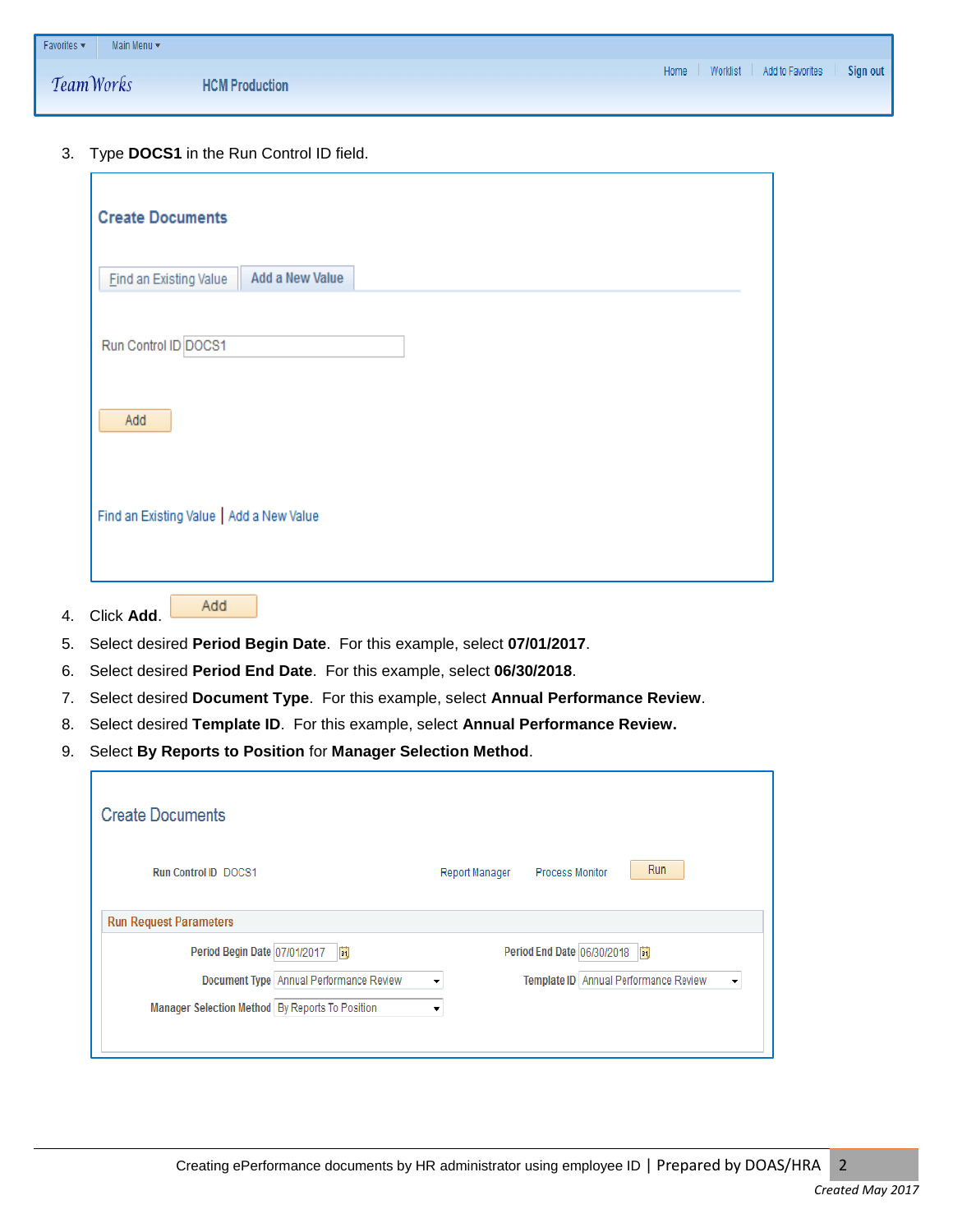| Favorites $\star$ | Main Menu v |                       |                                         |
|-------------------|-------------|-----------------------|-----------------------------------------|
| Team Works        |             | <b>HCM Production</b> | Home Worklist Add to Favorites Sign out |

#### 10. Click the radio button for **Employee ID**.

| <b>Create Documents Using</b> |               |  |  |
|-------------------------------|---------------|--|--|
| C Group ID                    | ) Employee ID |  |  |

11. Enter the employee ID in the **Empl ID** field. Tab thru the remaining fields to populate the employee name.

| <b>Create Documents</b>                                                                                                                                               |                                                                                                                                                            |  |  |  |
|-----------------------------------------------------------------------------------------------------------------------------------------------------------------------|------------------------------------------------------------------------------------------------------------------------------------------------------------|--|--|--|
| <b>Run Control ID DOCS1</b>                                                                                                                                           | Run<br>Report Manager<br><b>Process Monitor</b>                                                                                                            |  |  |  |
| <b>Run Request Parameters</b>                                                                                                                                         |                                                                                                                                                            |  |  |  |
| Period Begin Date 07/01/2017                                                                                                                                          | BU<br>Period End Date 06/30/2018<br>Ħ                                                                                                                      |  |  |  |
| Document Type Annual Performance Review<br>Template ID Annual Performance Review<br>▼<br>۰<br>Manager Selection Method By Reports To Position<br>$\blacktriangledown$ |                                                                                                                                                            |  |  |  |
| <b>Create Documents Using</b>                                                                                                                                         |                                                                                                                                                            |  |  |  |
| <b>Employee ID</b><br>Group ID                                                                                                                                        |                                                                                                                                                            |  |  |  |
| <b>Documents Using Employee ID</b>                                                                                                                                    |                                                                                                                                                            |  |  |  |
| <b>Employees to Process</b>                                                                                                                                           | First $\textcircled{\tiny{\textcircled{\small{1}}} }$ 1 of 1 $\textcircled{\tiny{\textcircled{\small{1}}} }$ Last<br>Personalize   Find   View All   의   표 |  |  |  |
| <b>Empl Record</b><br>*Empl ID                                                                                                                                        | <b>Language Code</b><br>Name                                                                                                                               |  |  |  |
| Q<br>1234xxxx                                                                                                                                                         | $\pm$ $\pm$<br>0 Q Kristine                                                                                                                                |  |  |  |
| <b>同</b> Save<br>$\equiv$ Notify                                                                                                                                      | 园<br><b>EL</b> Add<br>Update/Display                                                                                                                       |  |  |  |

12. If you do not know the empl ID, click the magnifying glass to perform a search. You can then search by **Name**.

| Look Up Empl ID                                    |                                   |
|----------------------------------------------------|-----------------------------------|
|                                                    |                                   |
|                                                    | Empl ID begins with $\rightarrow$ |
|                                                    | Name begins with -                |
|                                                    | Last Name begins with             |
| Second Last Name begins with $\sim$                |                                   |
|                                                    | First Name begins with            |
| Alternate Character Name begins with $\rightarrow$ |                                   |
|                                                    |                                   |
| Look Up<br>Clear                                   | Cancel<br><b>Basic Lookup</b>     |

Creating ePerformance documents by HR administrator using employee ID | Prepared by DOAS/HRA 3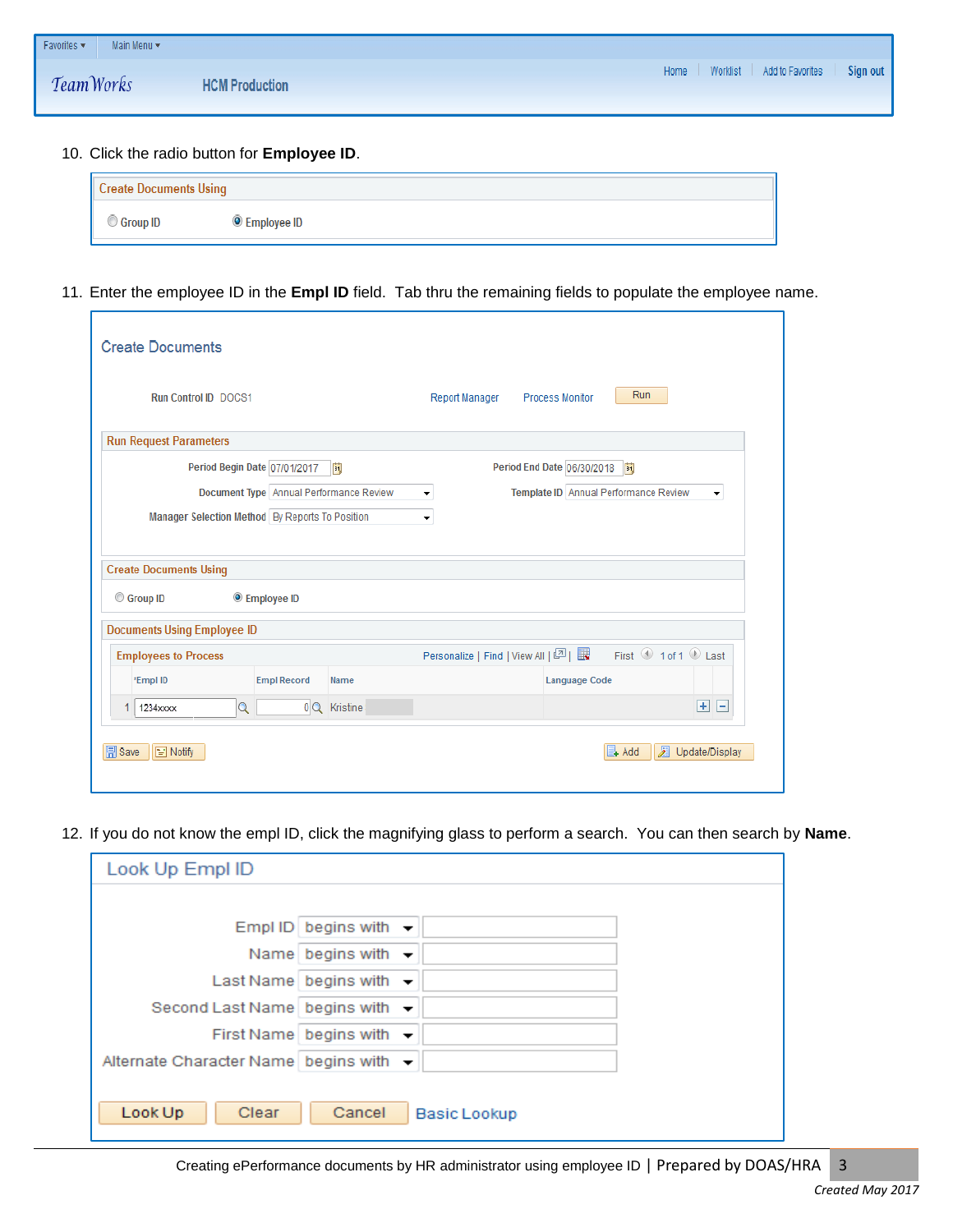| Favorites v | Main Menu v |                       |                                               |
|-------------|-------------|-----------------------|-----------------------------------------------|
| Team Works  |             | <b>HCM Production</b> | Home   Worklist   Add to Favorites   Sign out |

- 13. Verify the **Empl Record** is the correct.
- 14. Click **Run.**
- 15. On the **Process Scheduler Request** panel, do not change any of the system defaults.

| Process Scheduler Request                                  |                                    |                           |       |                                                     |                     | $\times$ |
|------------------------------------------------------------|------------------------------------|---------------------------|-------|-----------------------------------------------------|---------------------|----------|
|                                                            |                                    |                           |       |                                                     |                     | Help     |
| <b>User ID TNELSON</b>                                     |                                    | Run Control ID DOCS1      |       |                                                     |                     |          |
| <b>Server Name</b>                                         | ********************************** | Run Date 05/02/2017       | E     |                                                     |                     |          |
| <b>Recurrence</b>                                          | ▼                                  | Run Time 2:21:42PM        |       | Reset to Current Date/Time                          |                     |          |
| <b>Time Zone</b>                                           |                                    |                           |       |                                                     |                     |          |
| <b>Process List</b>                                        |                                    |                           |       |                                                     |                     |          |
| Select Description                                         | <b>Process Name</b>                | <b>Process Type</b>       | *Type | *Format                                             | <b>Distribution</b> |          |
| $\overline{\mathcal{A}}$<br>Mass Create Employee Documents | EP_MGRDOC                          | <b>Application Engine</b> | Web   | $\blacktriangledown$ TXT<br>$\overline{\mathbf{v}}$ | Distribution        |          |
|                                                            |                                    |                           |       |                                                     |                     |          |
|                                                            |                                    |                           |       |                                                     |                     |          |
|                                                            |                                    |                           |       |                                                     |                     |          |
|                                                            |                                    |                           |       |                                                     |                     |          |
| <b>OK</b><br>Cancel                                        |                                    |                           |       |                                                     |                     |          |
|                                                            |                                    |                           |       |                                                     |                     |          |
|                                                            |                                    |                           |       |                                                     |                     |          |

#### 16. Click **OK.**

17. The **Process Instance number** should appear on the Create Document page. That confirms the process has been

| <b>Create Documents</b>     |                                                        |
|-----------------------------|--------------------------------------------------------|
| <b>Run Control ID DOCS1</b> | <b>Run</b><br><b>Process Monitor</b><br>Report Manager |
| initiated.                  | Process Instance: 932738                               |

- 18. To View your Document Creation Results, navigate to Main Menu > Workforce Development > Performance Management > View Document Creation Results.
- 19. Click **Search** and select the same **Run Control ID** you used to create the documents.